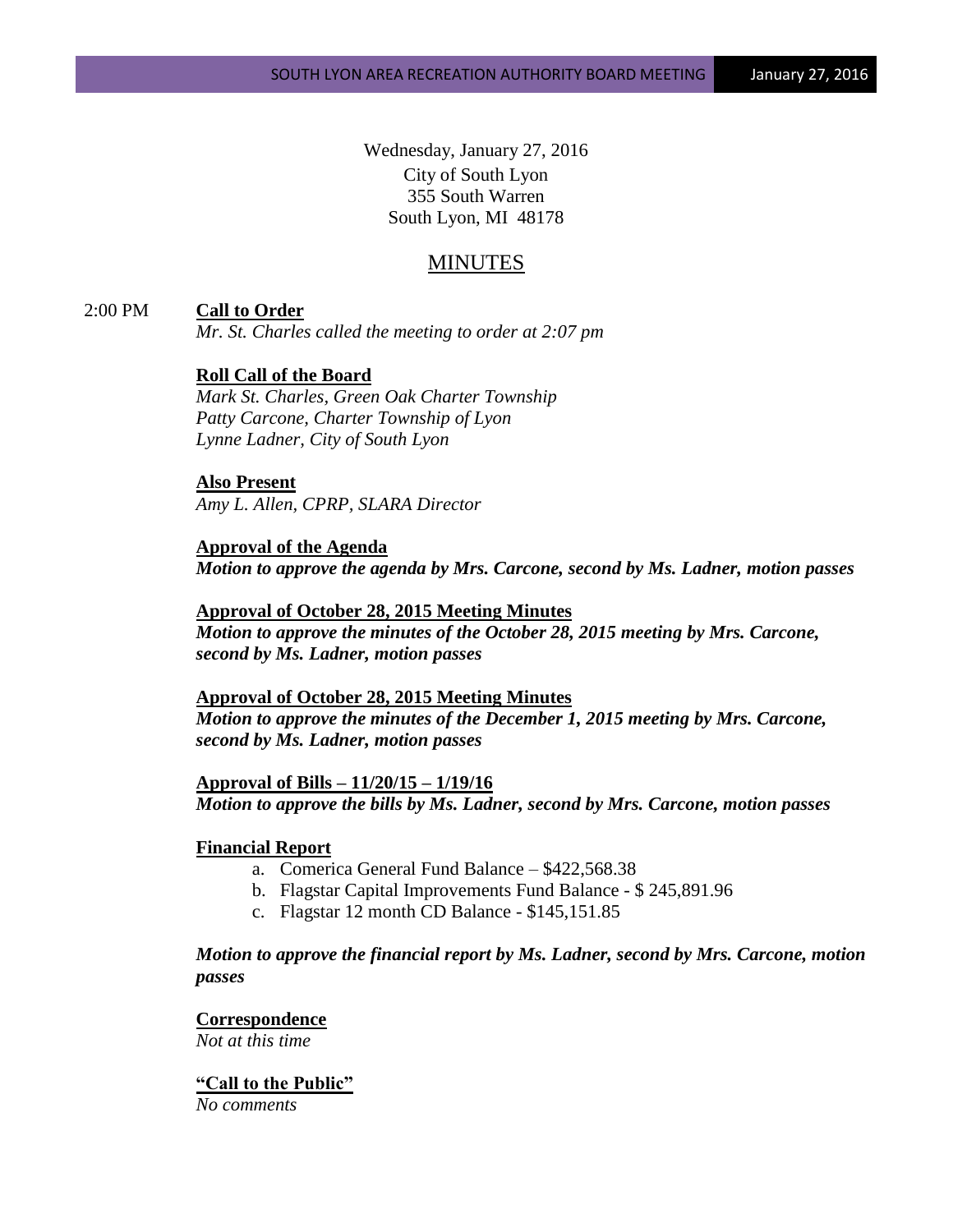### **I) Old Business**

# **1. SLARA Office Updates**

- **a. Candy Cane Hunt – Saturday, December 5th Wrap Up** *Mrs. Allen shared with the board photos from the event and a wrap up report submitted by Mrs. Hill.*
- **b. SLARA Staff Meeting Minutes**

*Mrs. Allen shared with the board a copy of the SLARA Staff Meeting Minutes and went over in detail what was discussed.*

**c. Youth Basketball Updates**

*Mrs. Allen shared with the board a basketball report that she and Mr. Hines put together. This report compared registration numbers for the past three years and also addressed improvements that have been made to the program based on feedback.*

**d. Daddy/Daughter Dance – Friday, February 5th**

*Mrs. Allen gave all the board members a copy of the event flyer. Right now registration is at about 300. We expect closer to 400 in total to register. This year we eliminated the option of purchasing a corsage and just increased the registration cost to include the corsage so that every girl receives one.*

**e. MRPA Conference – Feb. 16th – 19th**

*Mrs. Allen reminded the board that some of the SLARA staff will be gone next month attending the MRPA Conference in Traverse City. Mr. Hines will be attending Tuesday thru Thursday and Mrs. Allen and Mrs. Fitzpatrick will be attending Tuesday thru Friday. The board requested that she send a reminder email out to the board before she leaves.*

#### **2. City of South Lyon Lease Agreement Update**

*Mr. St. Charles shared with the board that he has communicated with the City Attorney for South Lyon that the changes the City has made to the lease agreement are unacceptable to the SLARA. Mr. St. Charles will be putting together a memo on behalf of the SLARA Board for the South Lyon City Council stating that we would like to exercise our option (per the current lease) to renew the current lease for a term of 2 years. If this is not acceptable to the City then the SLARA will begin investigating other options for leasing office space.*

#### **3. Member Updates**

*South Lyon – Ms. Ladner informed the board that the City Council approved a request by the Parks and Recreation Commission for funds to update the development plan for Volunteer Park. They are setting up a subcommittee with members of stakeholder groups in the community to create a new plan that includes phases of development. This new plan will be a City-led initiative.* 

*Ms. Ladner also shared with the board that some monies that had been previously donated to the City have been earmarked to put in an ice rink on a city owned lot next winter. Any leftover funds would be used to add accessible playground equipment at McHattie Park. If anything was left over from that it would be used to possibly help fund the installation of a dog park in the City.*